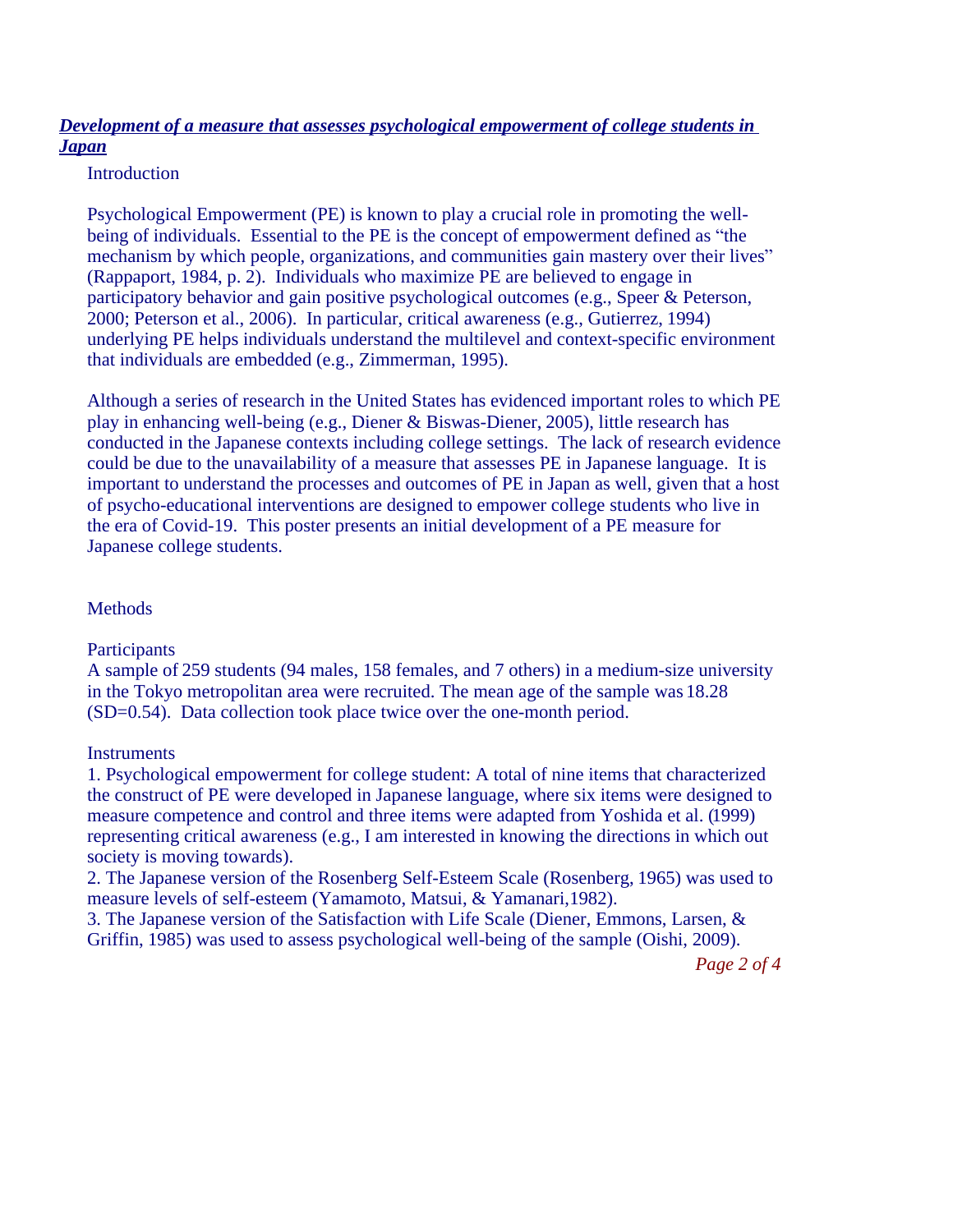#### Results and Conclusions

Exploratory factor analysis (EFA) on the PE scale (1st wave data) evidenced that the responses underlying the scale were best represented by three factors, namely, Competence (e.g., I know what I am good at), Identification with Others (e.g., I have friends who accept me even if we have different opinions), and Critical Awareness (e.g., I am concerned about the issues that raised in the society that I live in) accounting for a total of 58.48% of the variance. Factor loadings ranged from .45-.88 (Competence), .52-.82 (Identification), and .74-.87 (Critical Awareness).

Confirmatory Factor Analysis (CFA) was also conducted on the 2nd wave data, suggesting the 3-factor structure of the PE scale. Cronbach's alphas for Competence, Identification, and Critical Awareness were .77, .73, and .84; test-retest correlations (one-month interval) were .64, .64, and .57 (ps<.01), respectively. Accordingly, adequate psychometric properties were found on the PE scale for Japanese students.

Furthermore, results of the regression analyses indicated that Satisfaction with Life was positively predicted by Competence (beta=.41;  $p<0.01$ ) and Identification (beta=.21;  $p<0.01$ ), whereas Self-Esteem was differentially predicted by Competence (beta=.46; p<.01) and Critical Awareness (beta=  $-14$ ; p<.05). In particular, the negative relationship between Selfesteem and Critical Awareness, albeit small in magnitude (partial  $r = -15$ ), was suggestive of complex patterns of relationship that the PE has with Self-Esteem and Life Satisfaction of the Japanese college students.

#### Representative references

Gutierrez, L. M. (1994). Beyond coping: An empowerment perspective on stressful life events. J. Soc. & Soc. Welfare, 21, 201.

Peterson, N. A., Lowe, J. B., Hughey, J., Reid, R. J., Zimmerman, M. A., & Speer, P. W. (2006).

Measuring the intrapersonal component of psychological empowerment: Confirmatory factor analysis of the sociopolitical control scale. American journal of community psychology, 38(3-4), 287-297.

Rappaport, J. (1984). Studies in empowerment: Introduction to the issue. Prevention in

*Page 3 of 4*